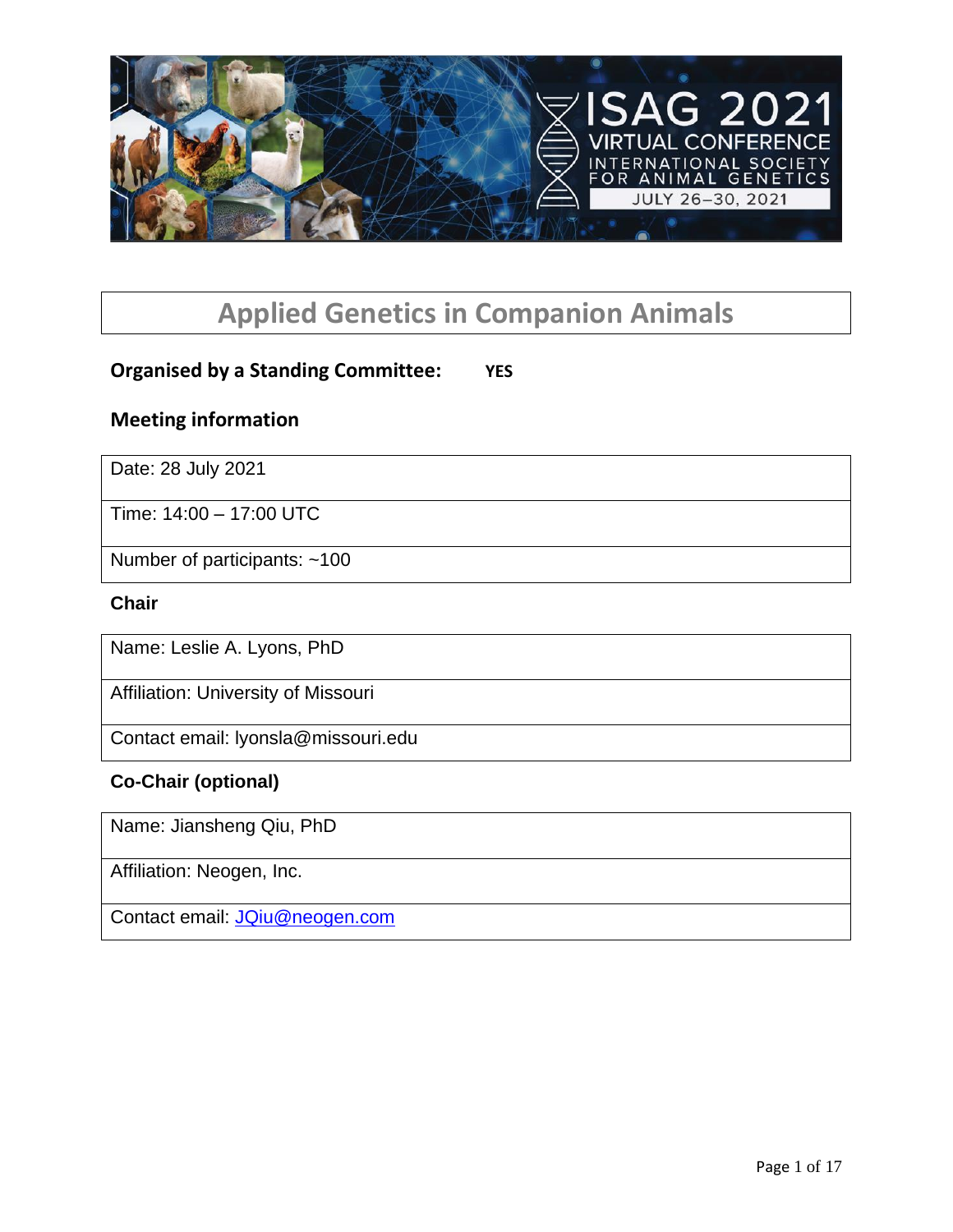

# **Agenda**

| 14:00 | <b>WELCOME &amp; AGENDA</b>                                                                                                                                                                                                                                           | Lyons / Qiu                |
|-------|-----------------------------------------------------------------------------------------------------------------------------------------------------------------------------------------------------------------------------------------------------------------------|----------------------------|
| 14:10 | <b>STR</b><br><b>SNP Comparison Test</b><br><b>Dog</b><br>and<br>and<br><b>Discussion</b>                                                                                                                                                                             |                            |
|       | Duty Lab Presentation, SNP Data, STR Data, issues, proposals<br>Duty Laboratory Presentation for both SNPs & STRs (Bauer)                                                                                                                                             |                            |
|       |                                                                                                                                                                                                                                                                       | Recording                  |
|       | Data Analysis Review (Lyons)                                                                                                                                                                                                                                          | Recording                  |
| 14:50 | Group Presentation of 85540, 85541, and 85542 - AgriSeq                                                                                                                                                                                                               |                            |
|       | Supplementation of the AgriSeq™ Canine SNP Parentage and ID<br>Panel with Additional ISAG and Gender Determination Markers. A<br>Burrell*, K Gujjula, H Suren, and R Conrad, Thermo Fisher                                                                            | Recording -<br>AgriSeq     |
|       | Development of highly informative SNP panel for parentage<br>assessment in dogs. K R Gujjula*, H Suren, A Burrell, and S<br>Chadaram, Thermo Fisher                                                                                                                   |                            |
|       | AgriSum™ Toolkit Plugin 2.0: Enabling multi species panel analysis for<br>AgriSeq™. Haktan Suren*1, Stéphane Daly <sup>2</sup> , and Krishna Reddy<br>Gujjula <sup>1</sup> , Thermo Fisher                                                                            |                            |
| 15:05 | Discussion for Canine SNP & STR CT                                                                                                                                                                                                                                    |                            |
|       | Proposal - Record assay on ISAG certificate                                                                                                                                                                                                                           |                            |
|       | Proposal - How to share data between laboratories                                                                                                                                                                                                                     |                            |
| 15:20 | Break (10 minutes)                                                                                                                                                                                                                                                    |                            |
|       |                                                                                                                                                                                                                                                                       |                            |
| 15:30 | <b>Comparison Test</b><br>Cat<br><b>STR</b><br><b>SNP</b><br>and<br>and<br><b>Discussion</b>                                                                                                                                                                          | Lyons / Qiu                |
|       | Duty Lab Presentation, SNP Data, STR Data, issues, proposals<br>Duty Laboratory Presentation for both SNPs & STRs (Grahn)                                                                                                                                             | Recording                  |
|       | Data Analysis Review (Lyons)                                                                                                                                                                                                                                          | Recording                  |
| 16:10 | Discussion for Feline SNP & STR CT                                                                                                                                                                                                                                    |                            |
|       | Call for SNPs for Secondary Panel                                                                                                                                                                                                                                     |                            |
| 16:20 | Whole Genome Sequencing analysis of a Cat Family with Radial<br>Hemimelia. (85538) Nüket Bilgen*1, M.Y. Akkurt1, B, Çinar Kul1, R.M.<br>Buckley <sup>2</sup> , L.A. Lyons <sup>2</sup> , & Ö. Sebnem Çildir <sup>1</sup>                                              | Recording<br><b>Bilgen</b> |
| 16:30 | New Business: - new workshop "Standards of Genetic Testing"                                                                                                                                                                                                           |                            |
| 16:31 | Group Presentation of 85056 and 85256                                                                                                                                                                                                                                 |                            |
|       | Breed, trait, locus and allele nomenclature standardization for the<br>domestic cat. L.A. Lyons                                                                                                                                                                       | Recording<br>Lyons         |
|       | standardised<br>vocabularies<br>traits.<br><b>OMIA</b><br>for<br>breeds<br>&<br>$\overline{\phantom{m}}$<br>I. Tammen <sup>1</sup> , N. Vasilevsky <sup>2</sup> , C.A. Park <sup>3</sup> , Z. Hu <sup>3</sup> , M. Haendel <sup>4</sup> , and F.W.<br><b>Nicholas</b> | Recording<br>Tammen        |
| 16:40 | <b>Discussion</b>                                                                                                                                                                                                                                                     |                            |
| 16:50 | Committee and Duty Laboratory Election                                                                                                                                                                                                                                |                            |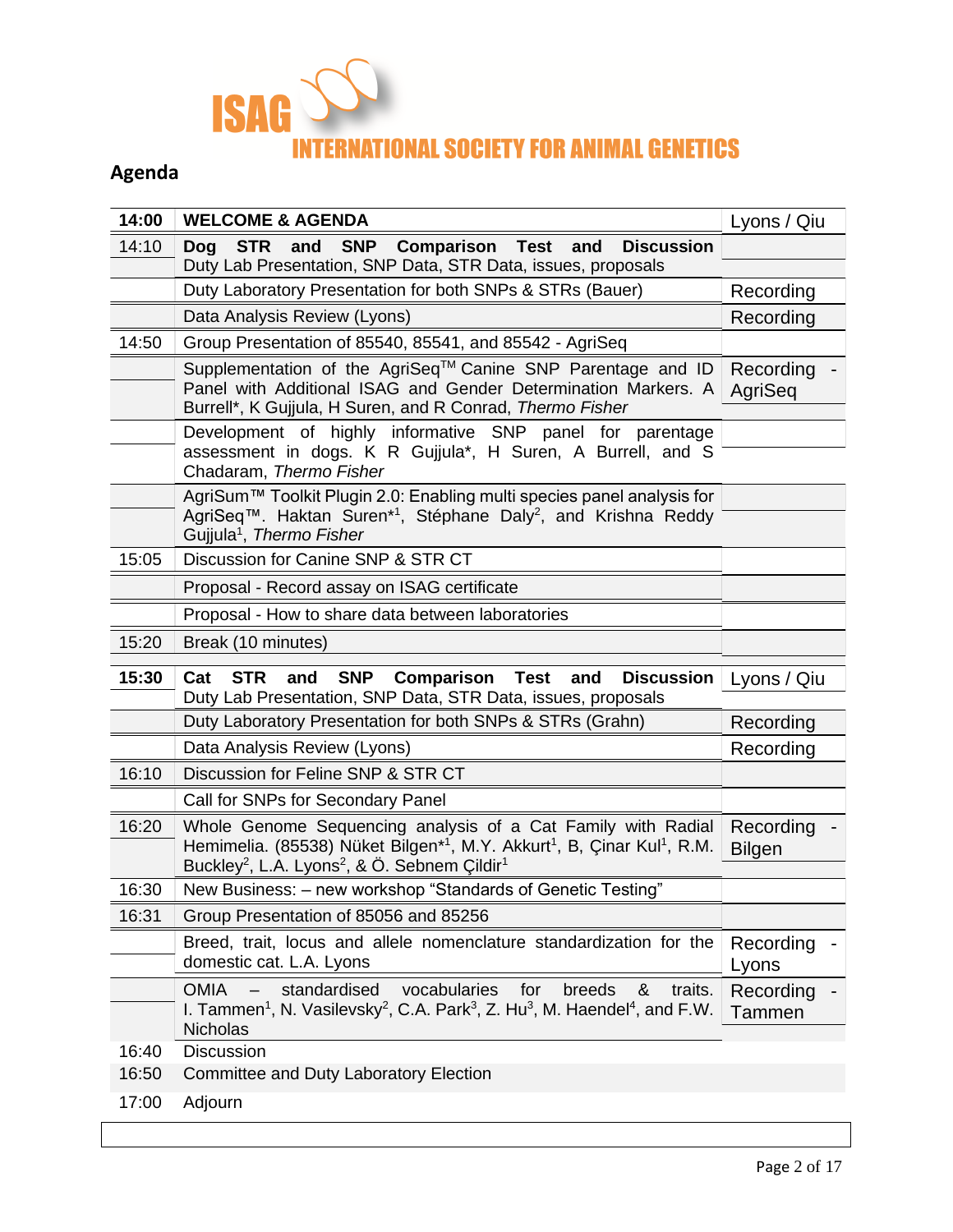

#### **Summary of the meeting**

Dog and Cat Comparison Tests for STRs and SNPs were presented and discussed (Details below).

Overall, all CT tests were successful with improving results. Some laboratories do not include all SNP markers, especially gender markers. Committee will make inquires to help standardize. (See additional details below).

A new reference for the dog is still not decided, thus remapping of SNPs to assign locational-based names not yet available.

Variant information for flanking the SNPs would be helpful for assay design. (Lyons – cats; EMBARK and or ThermoFisher for dogs).

Dog and Cat Comparison Tests for STRs and SNPs will be conducted for ISAG 2023. A few laboratories did not provide CT data for a second, consecutive year and received samples. The committee will inquiry to understand if the cause was due to COVID issues, but will also discuss if these laboratories can participate in 2023.

Cat & Dog CTs will expand to include more phenotypes and diseases but proper planning to provide appropriate samples needs to be considered.

For exclusions concerning SNPs, since new technologies have 96 – 100% sporadic no calls, should the number of SNPs for exclusion be considered as a percentage since panels are different sizes (i.e., for a panel of 100 SNPs, three discordancies would not indicate exclusions)?

A request regarding putting the type of genotyping assay on the CT Certificate will be presented at the business meeting.

More detail needs to be requested regarding assay type. For example, DNA array – custom versus commercial design, GBS – targeted versus low pass sequencing; custom versus commercial design.

Diverse technologies are improving in accuracy. A minimum of 100x coverage is suggested as the standard for GBS genotyping.

Verbiage used to answer parentage questions needs to be addressed in committee as the discussion are complex. Use Yes/No/Doubtful check boxes? Provide answer given to customer then provide discussion?

A motion of a new committee regarding standardization for animal genetic testing will be proposed at the business meeting. This committee will discuss formats for data sharing between laboratories and will include members from all interested species representatives, personnel from OMIA and related parties.

Committee selection: Dr. Longeri resigned from the committee. Dr. Lyons was awarded *ex officio* status. The committee has strong desire to retain chairs from academia.

Please provide biographies and pictures of the committee members for the ISAG website.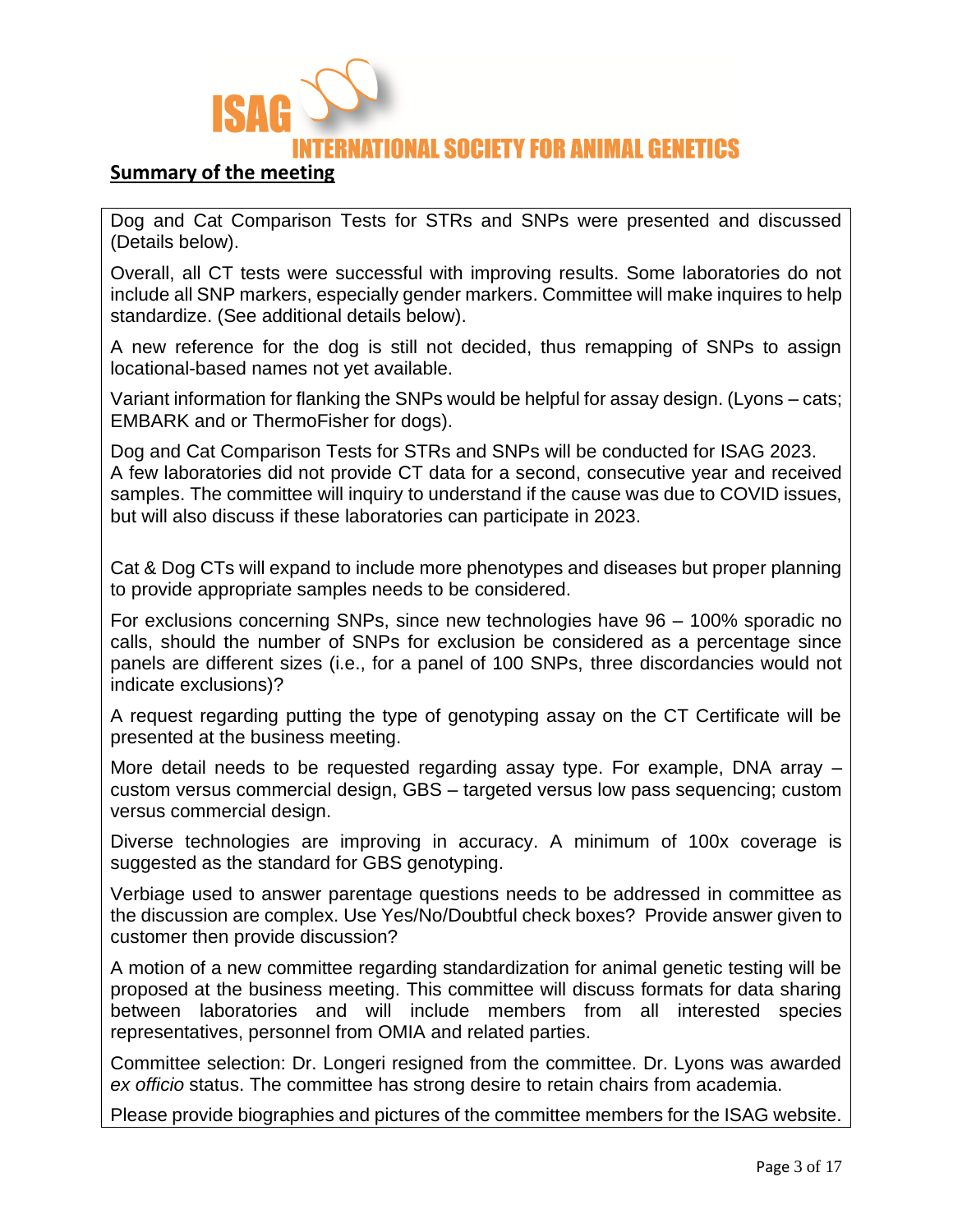

## **New Committee chair**

#### Chair: **Peter Dovč, PhD**

Term of service (*add years of first and second term of service*): First term **2017-2021, second term 2021**

**- 2025**

Affiliation: **University of Ljubljana, Slovenia**

E-mail address: Peter.Dovc@bf.uni-lj.si

# **New Committee co-chair** (optional)

| Co-Chair: Jiansheng Qiu, PhD                                                                            |
|---------------------------------------------------------------------------------------------------------|
| Term of service (add years of first and second term of service): First term 2016-2021, second term 2021 |
| $-2025$                                                                                                 |
| Affiliation: Neogen, Inc. USA                                                                           |
| E-mail address: jqiu@neogen.com                                                                         |

*Note: One term runs for two bi-annual conferences (i.e., four years)*

#### **New Committee members**

|                               | First term of | 2nd term of   |                                  |
|-------------------------------|---------------|---------------|----------------------------------|
| Other members                 | service       | service       | Email address                    |
| <b>Hubert Bauer</b>           | 2019 - 2023   |               | bauer@laboklin.com               |
| Laboklin                      |               |               |                                  |
| <b>Robert Grahn</b>           | 2019 - 2023   |               | ragrahn@ucdavis.edu              |
| <b>UC Davis</b>               |               |               |                                  |
| <b>George Sofronidis</b>      | $2019 - 2023$ |               | george@orivet.com.au             |
| Orivet                        |               |               |                                  |
| <b>Nuket Bilgren</b>          | $2017 - 2023$ |               | nuketbilgen@gmail.com            |
| Univ. of Turkey               |               |               |                                  |
| Leanne van de Goor            | $2017 - 2021$ | $2021 - 2025$ | Leanne.vandegoor@vhlgenetics.com |
| <b>VHL Genetics</b>           |               |               |                                  |
| Leslie A. Lyons               | 2008 - 2021   | Ex officio    | lyonsla@missouri.edu             |
| COMADADICON TECT (2020, 2021) |               | <b>VEC</b>    |                                  |

**COMPARISON TEST** (2020-2021) **YES**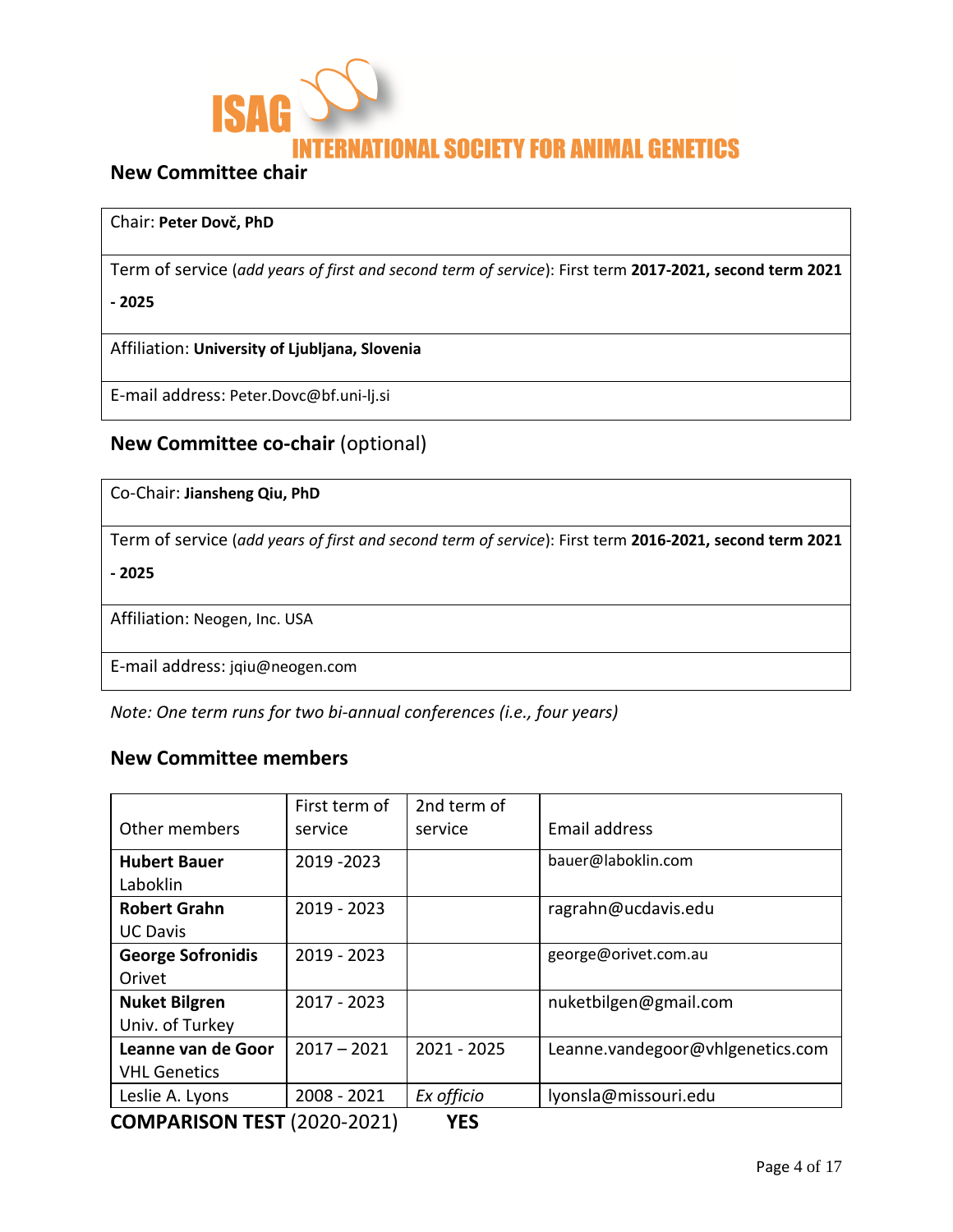

# **Duty laboratory (Dog)**

Contact person: Hubert Bauer

Affiliation: Laboklin

E-mail address: bauer@laboklin.com

#### **Comments (issues rising)**

- 1. The committee needs to inquire as to why laboratories are not including all markers and re-enforce all markers are to be used in the CT, for both STRs and SNPs.
- 2. During the exploration of new technologies and the SNP panels, the committee will request more detailed information regarding technology used to further understand the robustness of SNPs. Provision of the information will be voluntary.
- 3. A different scoring system is under consideration. Since hundreds of SNPs can be tested, drop-out of data is inevitable and can be tolerated. The tolerance of missing data may need to be based on the number of SNPs being genotyped. The committee will draft a suggested scoring system for SNP data to be considered and adopted by all CTs for ISAG.
- 4. Early planning and cooperation are required to include animals with diseases and phenotypes. The CTs should now be including more diseases and phenotypes.
- 5. A template of suggested verbiage to answer the parentage questions will provided. Laboratories will be encouraged to provide additional information in a separate field.
- 6. The CT should communicate with the new "Standardization of Genetic Testing in Animals" committee.
- 7. The committee suggests only one gender marker is obligatory as the final call is XX or XY – not the SNP nucleotide.

# **Dog STR Comparison Test**

#### **Shipping and Samples**

DNA isolated from 10 – 15 ml whole EDTA blood from bank Isolated by using a GenElute kit Approximately 50 ul at  $\sim$  30 ng/ul was shipped

#### **Shipping**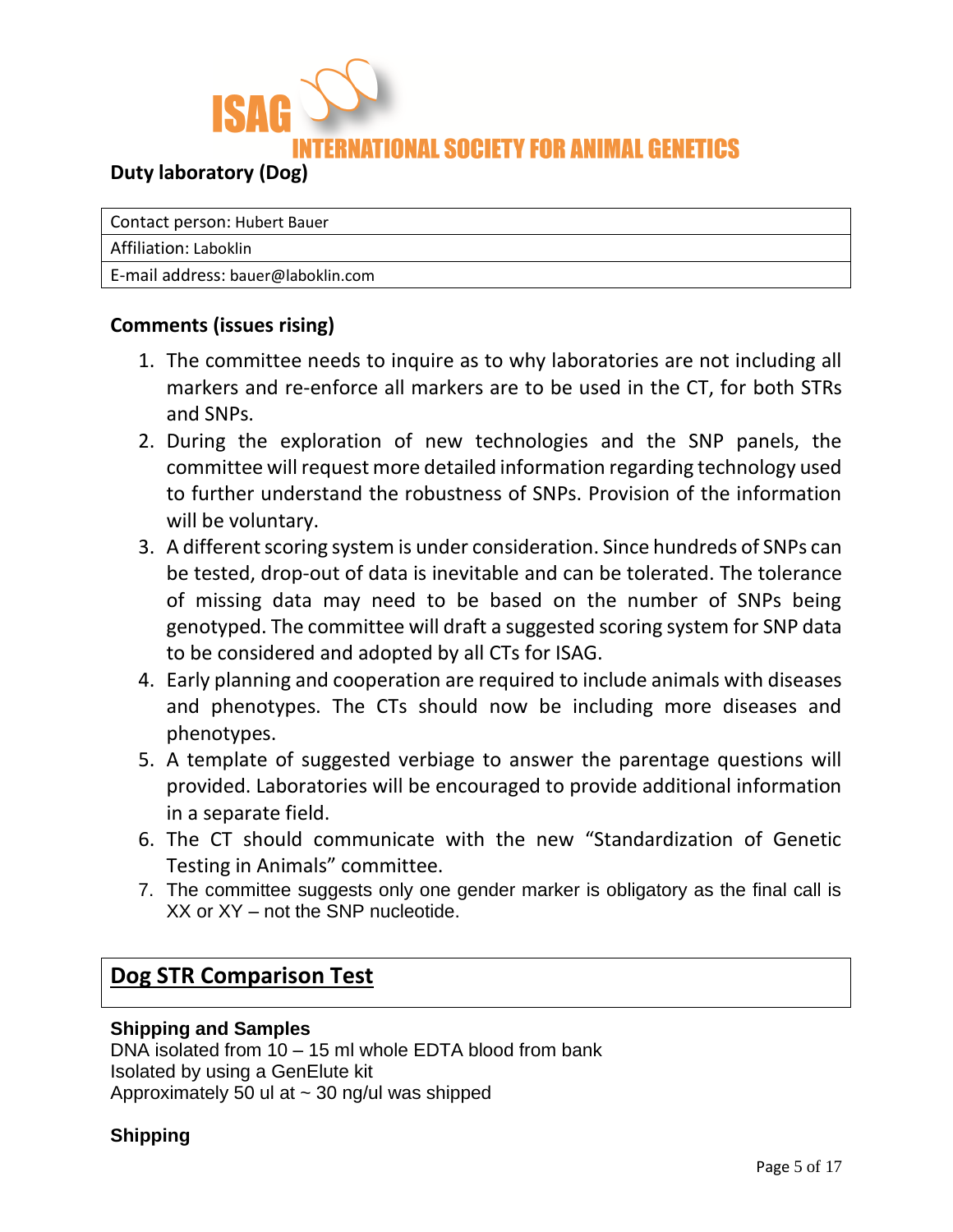

95 sets submitted to 41 countries < 10 second shipments Encourage submission of customs documents Report issues to duty lab / FASS

#### **Markers**

- 21 STRs/AMELXY x 22 dogs = 462 datapoints  $-$  2 controls =  $420$  genotypes per lab
- STRs missing all data which accounted for most missing data (251 genotypes). These markers are not in the commonly used Finnzymes kit and due to COVID, the ThermoFisher kit with all markers may not have been obtainable. However, the committee voted to keep this data as the missing markers have been know from previous comparison tests and not a new concern.
	- REN64E19 (4 labs)
	- REN105LO3 (3 labs)
	- AHTH130 (4 labs)
- 73 labs performed core STR analyses
- AMELXY as the gender marker
	- One laboratory had 10 errors and another laboratory had one error
- DCT-22 ADO allele 201 for STR 0123RD
- DCT-16 ADO allele 266 for STR 0959RD
- DCT-13 one lab each had issues missing heterozygotes and failed for one lab
- DCT-16 23 discordant results for AHTH130 (reference =  $139/139$ )
- Parentage question had diverse responses
- STR Accuracy Core = 98.5% and Secondary = 99.24%
- AHT121 & INRA21 Allelic drop-out
- REN105L03 binning errors in three laboratories

#### **Parentage**

DCT-2, DCT-3 DCT-10 are full siblings

#### **Summary of Dog STR CT Rankings**

| Labs           | <b>Relative %</b> | % of labs      | Labs           | Absolute %   | <b>ISAG Rank</b> | % of labs with rank |
|----------------|-------------------|----------------|----------------|--------------|------------------|---------------------|
| 29             | 100               | 39.72          | 29             | 100          | 1                | 39.72               |
| 29             | $99.76 - 98$      | 39.72          | 26             | $99.76 - 98$ | 1                | 35.61               |
| 8              | $97.99 - 95$      | 10.96          | 8              | $97.99 - 95$ | 2                | 10.96               |
| 6              | $94.99 - 90$      | 8.22           | 5              | $94.99 - 90$ | 3                | 6.85                |
| $\overline{0}$ | $89.99 - 80$      | $\overline{0}$ | $\overline{4}$ | $89.99 - 80$ | $\overline{4}$   | 5.48                |
| 1              | 58.50             | 1.36           |                | 55.71        | 5                | 1.36                |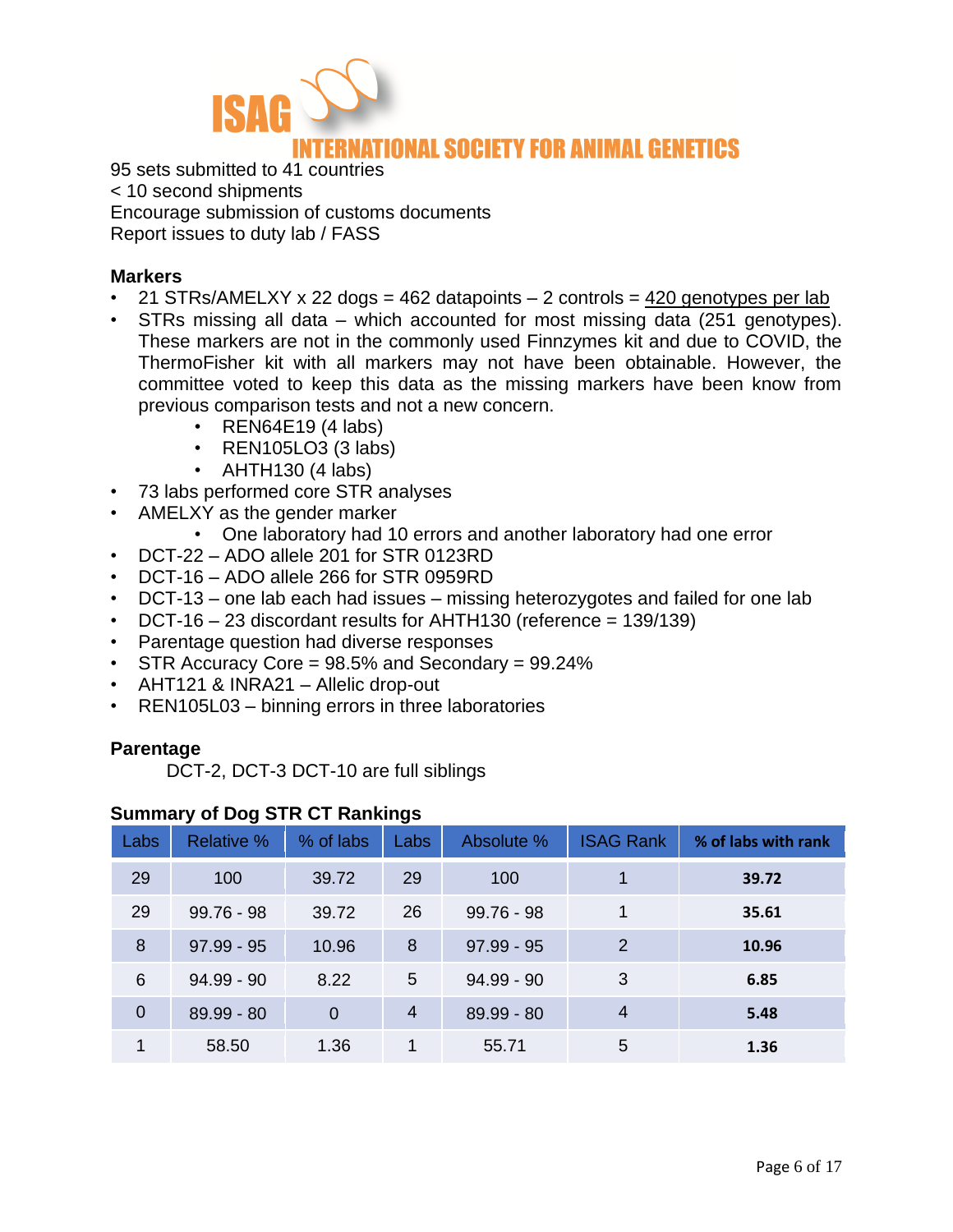

# **Dog SNP Comparison Test**

- 17 labs 20 dogs, 2 controls (DCT-13 had some missing data)
- Core Panel 1 = 116 SNPs 2230 expected genotypes (3 SNPs gender)
- Sporadically missing SNPs
- 7 labs did not type AHKA3HTPANEL1 gender
- 5 labs did not type AMELOGENINPANEL1
- 6 labs did not type chrY\_572523
- One lab provided 160 extra SNP markers
- SNP Core Panel 1 Accuracy =  $99.52\%$ ; Panel  $2 = 99.61\%$
- DCT-13 also failed
- DCT-22 most discordant the sequencing of SNPs had consistent results with genotyping.

\*Ten dog markers, including; Z\_P87, BICF2G630159183, BICF2G630200354, AHHS65D, BICF2P516667, BICF2P963969, BICF2P345056, BICF2G630274628, BICF2P590440, BICF2S23429022. A discordance was noted for BICF2G630274628 depending on the direction of sequencing.

• Parentage was clearly answered!

#### **Phenotypes & Diseases** – none due to COVID

#### **DOG SNP CT Summary Panel 1**

| <b>LabID</b>   |                | <b>Blanks Results</b> | <b>Consensus</b> | <b>Absolute</b><br><b>Accuracy</b> % | <b>ISAG</b><br>Rank | <b>Relative</b><br><b>Accuracy %</b> |
|----------------|----------------|-----------------------|------------------|--------------------------------------|---------------------|--------------------------------------|
| $\overline{2}$ | $\overline{0}$ | 2260                  | 2259             | 99.96                                | 1                   | 99.96                                |
| 3              | $\overline{0}$ | 2260                  | 2259             | 99.96                                | 1                   | 99.96                                |
| $\overline{4}$ | $\overline{0}$ | 2260                  | 2259             | 99.96                                | $\overline{1}$      | 99.96                                |
| 9              | $\overline{0}$ | 2260                  | 2259             | 99.96                                | $\overline{1}$      | 99.96                                |
| 15             | $\overline{0}$ | 2260                  | 2258             | 99.91                                | $\overline{1}$      | 99.91                                |
| 12             | $\overline{1}$ | 2259                  | 2258             | 99.91                                | $\overline{1}$      | 99.96                                |
| 11             | $\overline{0}$ | 2260                  | 2256             | 99.82                                | $\overline{1}$      | 99.82                                |
| 14             | $\overline{0}$ | 2260                  | 2255             | 99.78                                | $\overline{1}$      | 99.78                                |
| 5              | $\overline{2}$ | 2258                  | 2253             | 99.69                                | $\overline{1}$      | 99.78                                |
| 1              | 20             | 2240                  | 2239             | 99.07                                | $\overline{1}$      | 99.96                                |
| $\overline{7}$ | 20             | 2240                  | 2239             | 99.07                                | $\overline{1}$      | 99.96                                |
| 16             | 20             | 2240                  | 2220             | 98.23                                | $\overline{1}$      | 99.11                                |
| 6              | 62             | 2198                  | 2197             | 97.21                                | $\overline{2}$      | 99.95                                |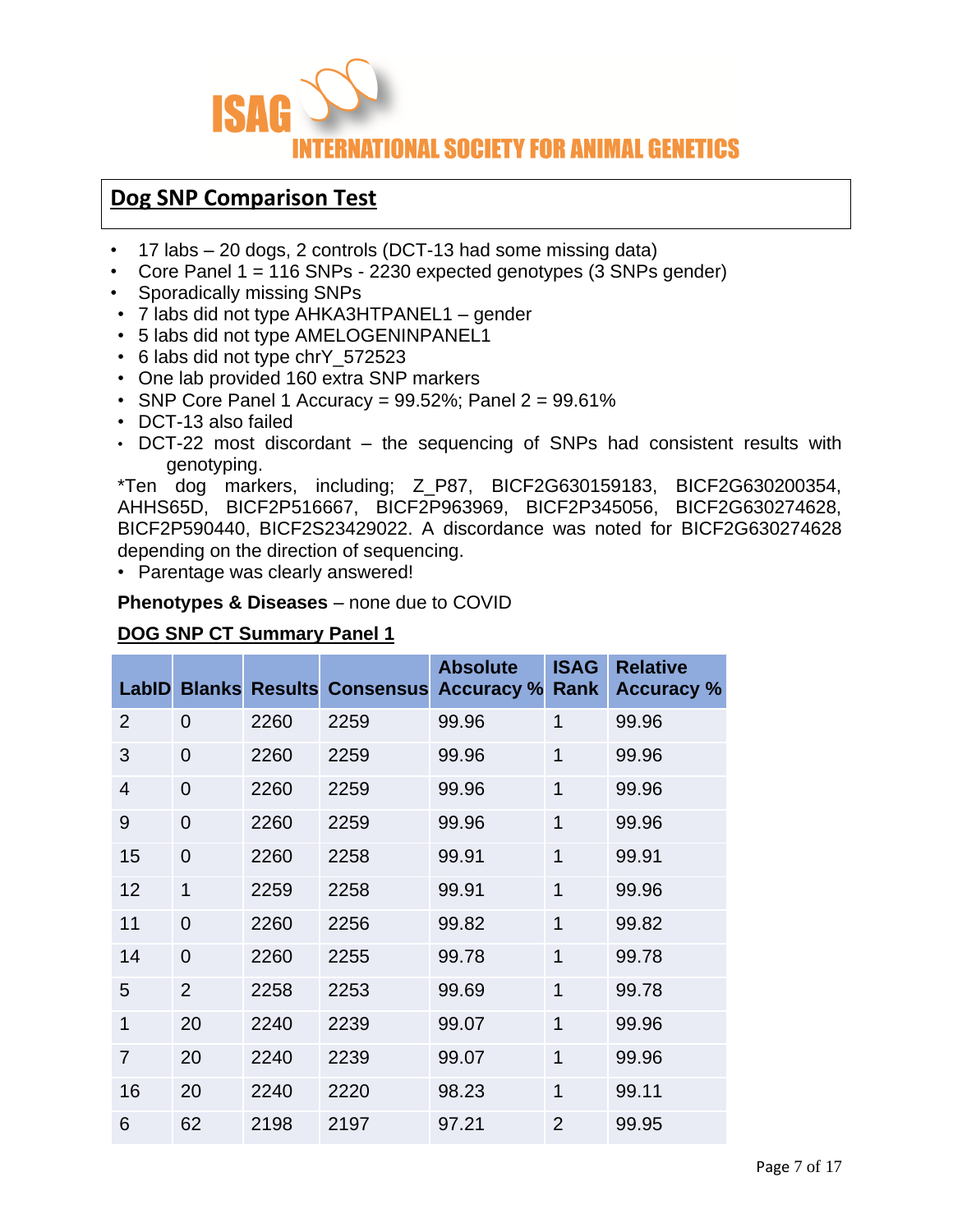

# ATIONAL SOCIETY FOR ANIMAL GENETICS

| -8 | 60  | 2200 | 2168 | 95.93 | -27           | 98.55 |
|----|-----|------|------|-------|---------------|-------|
| 13 | 148 | 2112 | 2104 | 93.1  | 3             | 99.62 |
| 17 | 158 | 2102 | 2085 | 92.26 | $\mathcal{B}$ | 99.19 |
| 10 | 98  | 2162 | 2083 | 92.17 | 3             | 96.35 |

#### **ISAG Secondary Dog SNP Panel**

- $\cdot$  17 labs 20 dogs, 2 controls
- Core Panel  $2 = 120$  SNPs (3 gender) = 2400 genotypes
- Gender markers missing and sporadic SNPs not genotyped
- DCT-13 had the most missing data one laboratory in particular
- SNP BICF2G630274628PANEL2 had several miscalls by different laboratories
- One laboratory had several missing SNPs
- Missing SNPs included (besides gender SNPs): AHN1X0KPANEL2; AHQJUC0PANEL2 (2 labs), BICF2G63078341PANEL2 (3 labs), BICF2P1193353PANEL2 (2 labs); BICF2P1362405PANEL2, BICF2P285489PANEL2, BICF2P414351PANEL2, BICF2P42825PANEL2, BICF2S23614068PANEL2, P56PANEL2

#### **LabID Blanks Results Consensus Absolute Accuracy Rank Relative Accuracy 3** | 0 | 2400 | 2400 | 100.00% | 1 | 100.00 **15** | 0 | 2400 | 2400 | 100.00% | 1 | 100.00 **9** | 0 | 2400 | 2399 | 99.96% | 1 | 99.96 **14** | 0 | 2400 | 2399 | 99.96% | 1 | 99.96 **16** | 0 | 2400 | 2399 | 99.96% | 1 | 99.96 **4** | 0 | 2400 | 2389 | 99.54% | 1 | 99.54 **13** | 1 | 2399 | 2389 | 99.54% | 1 | 99.58 **7** | 3 | 2397 | 2388 | 99.50% | 1 | 99.62 **6** | 0 | 2400 | 2382 | 99.25% | 1 | 99.25 **17** | 41 | 2379 | 2378 | 99.08% | 1 | 99.96 **11** | 61 | 2339 | 2339 | 97.46% | 2 | 100.00 **10** | 40 | 2360 | 2334 | 97.25% | 2 | 98.90 **2** | 71 | 2329 | 2313 | 96.38% | 2 | 99.31 **12** | 140 | 2260 | 2260 | 94.17% | 3 | 100.00 **8** | 133 | 2267 | 2248 | 93.67% | 3 | 99.16 **5** | 160 | 2240 | 2228 | 92.83% | 2 | 99.46 **1** | 218 | 2182 | 2154 | 89.75% | 4 | 98.72

#### **DOG SNP CT Summary Panel 2**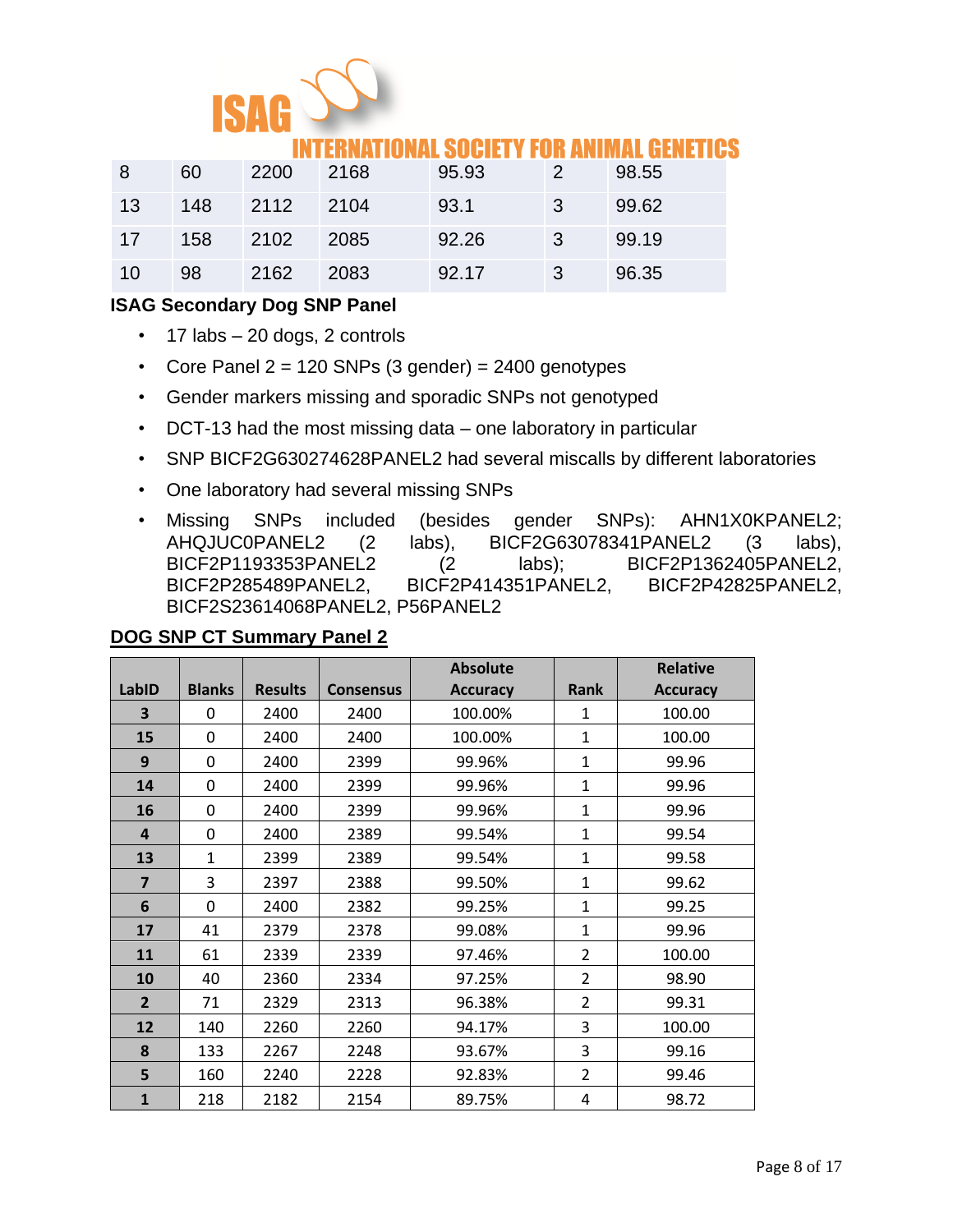

Contact person: George Sofronidis

Affiliation: Orivet, Australia

E-mail address: george@orivet.com.au

# **List of recommended markers with primer information (Please see attached excel file for SNPs)**

| ISAG dog core STRs for parentage and identification testing. |
|--------------------------------------------------------------|
|--------------------------------------------------------------|

| Locus              | 5'-3' - Forward                | 5'-3' - Reverse              |
|--------------------|--------------------------------|------------------------------|
| K9-AME             | <b>GTGCCAGCTCAGCAGCCCGTGGT</b> | TCGGAGGCAGAGGTGGCTGTGGC      |
| AHT121             | TATTGCGAATGTCACTGCTT           | <b>ATAGATACACTCTCTCTCCG</b>  |
| <b>AHT137</b>      | TACAGAGCTCTTAACTGGGTCC         | CCTTGCAAAGTGTCATTGCT         |
| AHTh130            | <b>GTTTCTCTCCCTTCGGGTTC</b>    | GACGTGTGTTCACGCCAG           |
| AHTh171            | AGGTGCAGAGCACTCACTCA           | <b>CCCATCCACAGTTCAGCTTT</b>  |
| AHTh260            | CGCTATACCCACACCAGGAC           | CCACAGAGGAAGGGATGC           |
| AHTk211            | <b>TTAGCAGCCGAGAAATACGC</b>    | ATTCGCCCGACTTTGGCA           |
| <b>AHTk253</b>     | ACATTTGTGGGCATTGGGGCTG         | TGCACATGGAGGACAAGCACGC       |
| CXX0279            | TGCTCAATGAAATAAGCCAGG          | GGCGACCTTCATTCTCTGAC         |
| FH <sub>2848</sub> | CAAAACCAACCCATTCACTC           | <b>GTCACAAGGACTTTTCTCCTG</b> |
| INRA021            | ATGTAGTTGAGATTTCTCCTACGG       | TAATGGCTGATTTATTTGGTGG       |
| <b>INU005</b>      | <b>CATGCTGGTTCTGTGTTAGGC</b>   | AAATACAATCTTGCGTGTGTGC       |
| <b>INU030</b>      | GGCTCCATGCTCAAGTCTGT           | CATTGAAAGGGAATGCTGGT         |
| <b>INU055</b>      | <b>CCAGGCGTCCCTATCCATCT</b>    | <b>GCACCACTTTGGGCTCCTTC</b>  |
| <b>REN105L03</b>   | GGAATCAAAAGCTGGCTCTCT          | <b>GAGATTGCTGCCCTTTTTACC</b> |
| <b>REN162C04</b>   | TTCCCTTTGCTTTAGTAGGTTTTG       | TGGCTGTATTCTTTGGCACA         |
| REN169D01          | AGTGGGTTTGCAAGTGGAAC           | AATAGCACATCTTCCCCACG         |
| REN169018          | <b>CACCCAACCTGTCTGTTCCT</b>    | ACTGTGTGAGCCAATCCCTT         |
| <b>REN247M23</b>   | TGGTAACACCAAGGCTTTCC           | TGTCTTTTCCATGGTGGTGA         |
| <b>REN54P11</b>    | GGGGGAATTAACAAAGCCTGAG         | TGCAAATTCTGAGCCCCACTG        |
| <b>REN64E19</b>    | TGGAGAGATGATATCCAAAAGGA        | AGCCACACTGCTTGGTGAG          |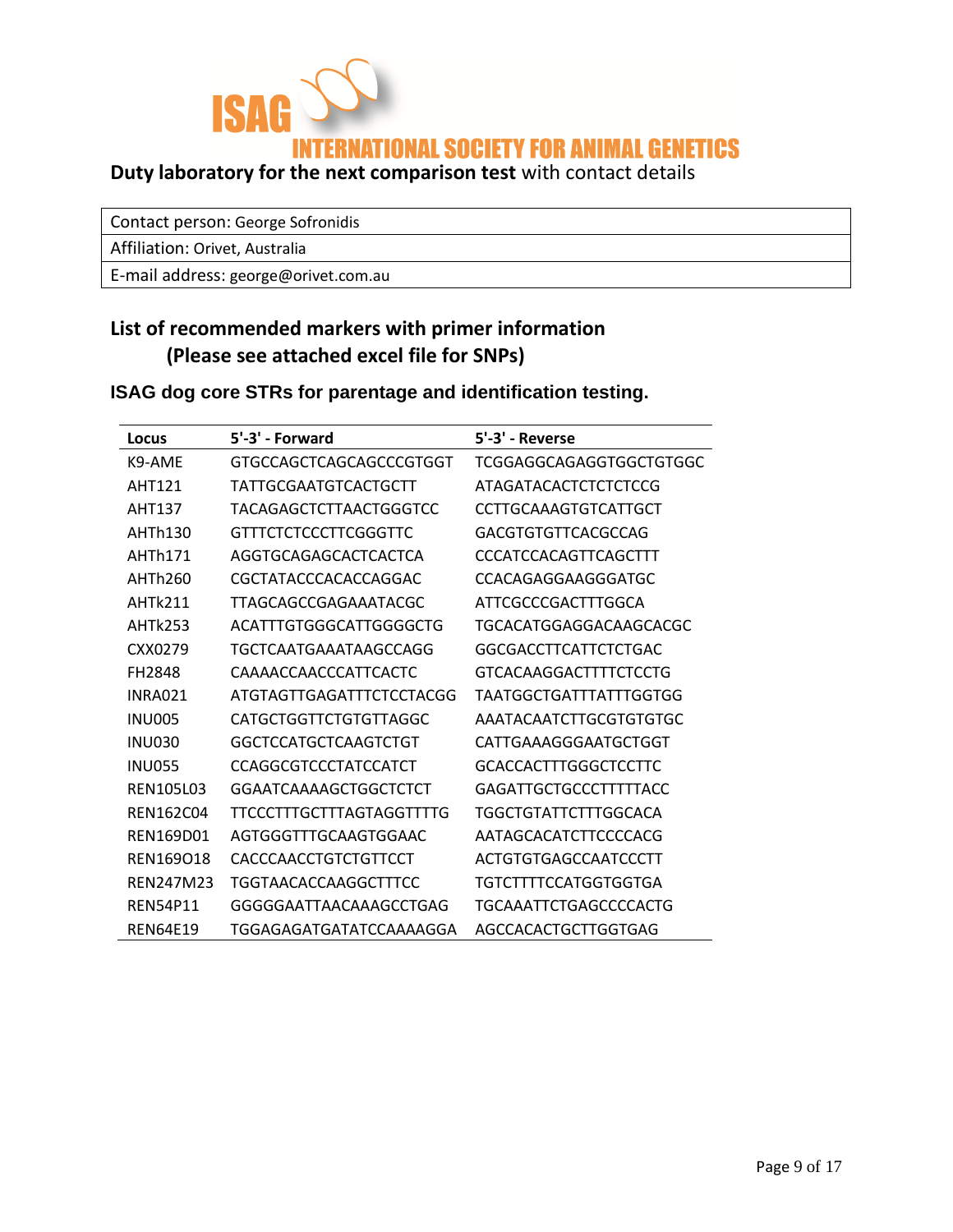

# **Marker information for the Dog ISAG additional STR marker panel.**

| <b>Name</b> | Chr            | <b>Position</b> | <b>Forward Sequence</b>     | <b>Reverse Sequence</b>      | <b>Multiplex</b> | <b>Size Range</b> | Label      |
|-------------|----------------|-----------------|-----------------------------|------------------------------|------------------|-------------------|------------|
| 2642_RD     | 35             | 15.822.237      | <b>GTTCCATGCATGCTGACACA</b> | <b>GGGGTGAGAATGATGGTGGT</b>  | 1                | 86-108            | FAM        |
| 1404_RD     | 15             | 17.933.748      | AGGGCTGTTTGGAGGAACAA        | GTTTCTTTGGTCTGACATGAGGGGACA  | 1                | 137-167           | <b>FAM</b> |
| 1878_RD     | 21             | 35.583.961      | <b>TGCCATAAATGCCCAGAACA</b> | <b>TGCCACCTGGCAGTCTTATG</b>  | 1                | 240-258           | <b>FAM</b> |
| 0914_RD     | 9              | 34.716.452      | TGCATGGTCACAAGCATCAG        | <b>GCACACAAAATTGTGCGGATA</b> | $\overline{2}$   | 279-295           | <b>FAM</b> |
| 2469_RD     | 31             | 28.950.565      | <b>GTGCACTTTGCAAACCCTGA</b> | TTGTAAGCAGGGGCAAGTGA         | $\overline{2}$   | 303-325           | FAM        |
| 0176_RD     | $\overline{2}$ | 24.363.177      | <b>TGGCTTGGCAACATTGTCTC</b> | <b>ACCTGGGATTCTCTCGGTCA</b>  | $\overline{2}$   | 365-381           | FAM        |
| 0959_RD     | 10             | 8.308.428       | <b>CCAGCCAGATGCAAACATTG</b> | <b>GCTCATGTGGTGTTTTTGATG</b> | 1                | 264-278           | <b>NED</b> |
| 0323_RD     | 3              | 48.244.964      | <b>GGAAGCAGCTGGGTTCCTAA</b> | GTTTTCCATGCCCAACTATTTTTGA    | $\overline{2}$   | 300-318           | <b>NED</b> |
| 0669_RD     | 6              | 55.653.310      | TTGCCGAGATCACTCAAGGA        | AATTCTGTGCCCCAAAGTGG         | $\overline{2}$   | 357-379           | <b>NED</b> |
| 0123_RD     | $\mathbf 1$    | 99.908.185      | CACGGACGCAACACGATTTA        | <b>CTCCTGACGCAGCAGTTGTC</b>  | 1                | 189-217           | <b>PET</b> |
| 1055_RD     | 11             | 18.624.053      | CCCAAGCTGGGAAGACAAAA        | <b>GGGTGGATTTAGGGTGGACA</b>  | 1                | 217-231           | <b>VIC</b> |
| 1257_RD     | 13             | 29.853.239      | <b>TCACCTTCTGGATGGGAACC</b> | ATCCTGCAGTTGCTGTGCTG         | 1                | 244-262           | <b>VIC</b> |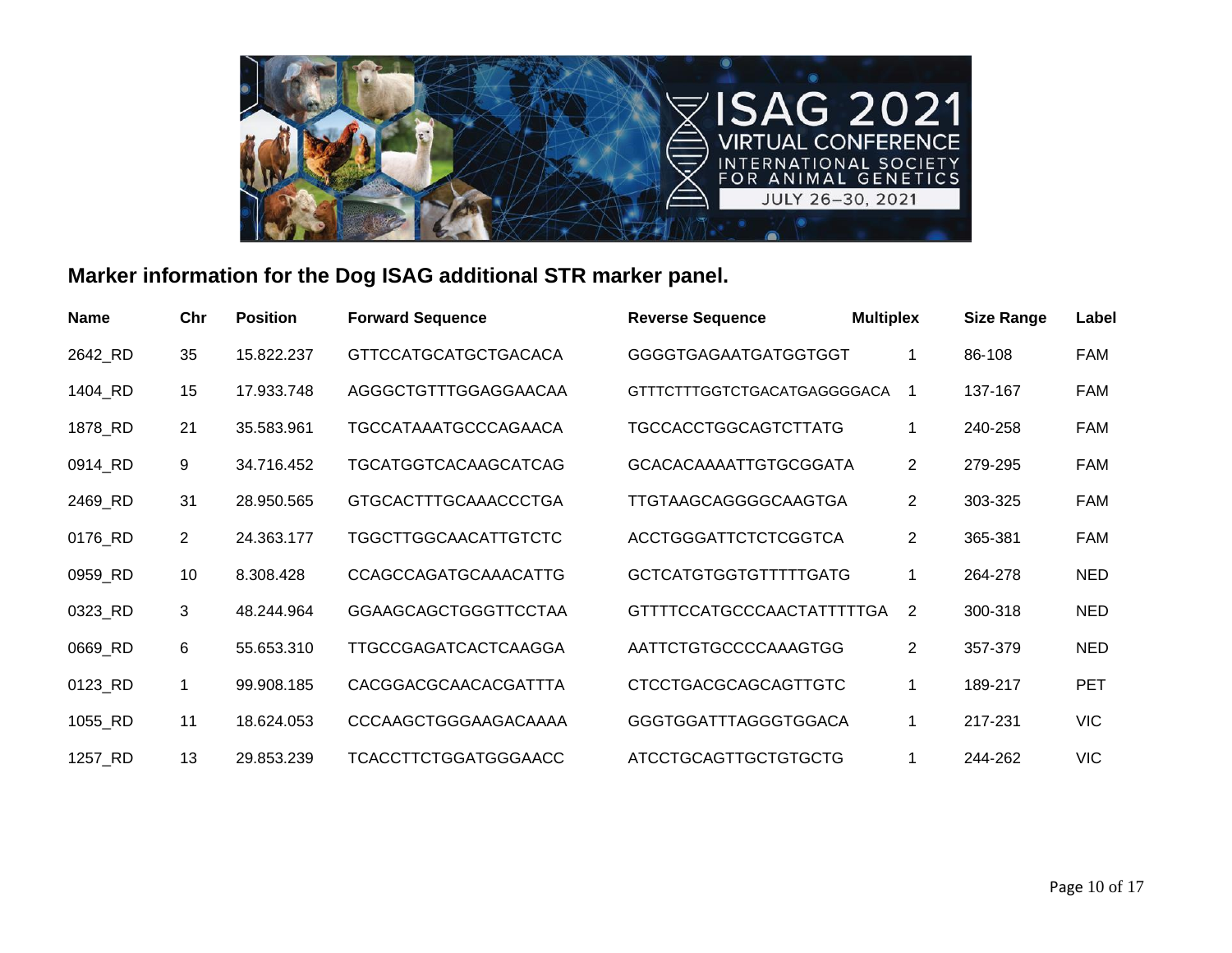

# **Duty laboratory (Cat)**

Contact person: Robert Grahn Affiliation: University of California, Davis, Veterinary Genetics Laboratory E-mail address: ragrahn@ucdavis.edu

# **Comments (issues rising)**

- 1. The committee needs to inquire as to why laboratories are not including all markers and re-enforce all markers are to be used in the SNP CT.
- 2. During the exploration of new technologies and the SNP panels, the committee will request more detailed information regarding technology used to further understand the robustness of SNPs. Provision of the information will be voluntary.
- 3. A different scoring system is under consideration. Since hundreds of SNPs can be tested, drop-out of data is inevitable and can be tolerated. The tolerance of missing data may need to be based on the number of SNPs being genotyped. The committee will draft a suggested scoring system for SNP data to be considered and adopted by all CTs for ISAG.
- 4. Early planning and cooperation are required to include animals with diseases and phenotypes. The CTs should now be including more diseases and phenotypes.
- 5. A template of suggested verbiage to answer the parentage questions will provided. Laboratories will be encouraged to provide additional information in a separate field.
- 6. The CT should communicate with the new "Standardization of Genetic Testing in Animals" committee.
- 7. A secondary SNP panel is suggested to be developed by the community with particular focus on SNPs that will better define inbred cat breeds and populations.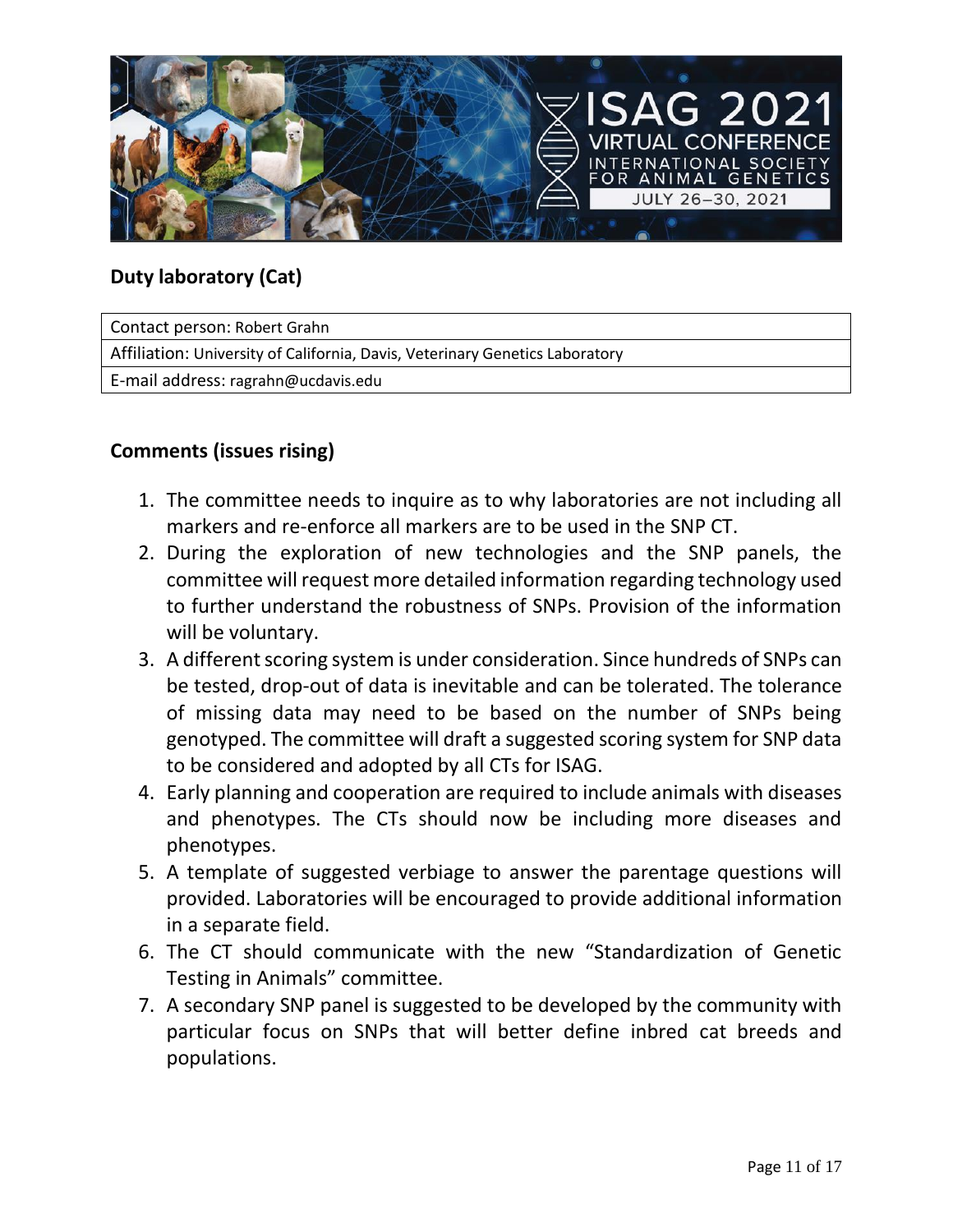

## **Cat STR Comparison Test**

#### **Shipping and Participation**

26 sample shipments, 23 received, 20 returned data

14 countries, multiple in Germany, France, and Czech Republic

Genotyping worked fine for highly delayed sample sets

Problems: Official stamps from veterinarian required for some countries – could not do because of COVID

Variability of documents for labs within the same country

Don't use UN3733 envelopes – not needed

If you need DHL as courier, maybe set your own shipments

## **Sample Isolation**

Breeds not available as planned due to COVID Gonads from spay/ neuter clinics Gentra Puregene Tissue Kit with additional phenol:chloroform Sent 50 ul at 30 – 35 ng/ul One lab did not get FCT8 STRs – confirmed by Laboklin, SNPs by Neogen Three samples had a parent (FCT3) offspring (FCT6, FCT17) relationship

## **Markers and Data**

- 14 core markers plus either  $ZFXY$  or  $AMELXY = 15$  markers
- 15 x 20 cats = 300 results (13 of 14 labs)  $-$  4200 total genotypes
	- CCL-94  $(XX)$  and 2 controls (FCT1 & FCT22 both  $XY$ )
- Only 2 missing genotypes (FCT08 & FCT18 for FCA026)
	- 81 incorrect genotypes (2%)
- One laboratory provided FCA005 & FCA224
- FCA220 is consistently a problem marker as labs miss the one bp off allele at 215 bp.
	- Allele 210 has poorer amplification
- FCA026 is has an allelic drop-out concern for allele 150 / 138
	- Competitive amplification or multiple 150 / 138 alleles?
	- Lab with most issues used the appropriate primers.
- FCA453 had no consensus for one cat  $-1$  bp off allele
	- $\cdot$  FCT19 10 labs 187/188 versus 188/188 = no consensus

\*Because the off-ladder allele is known, the 187/188 will be considered the correct data.

- One laboratory provided 10 additional STR markers
- Parentage question had lots of discussion
	- Problems with FCA026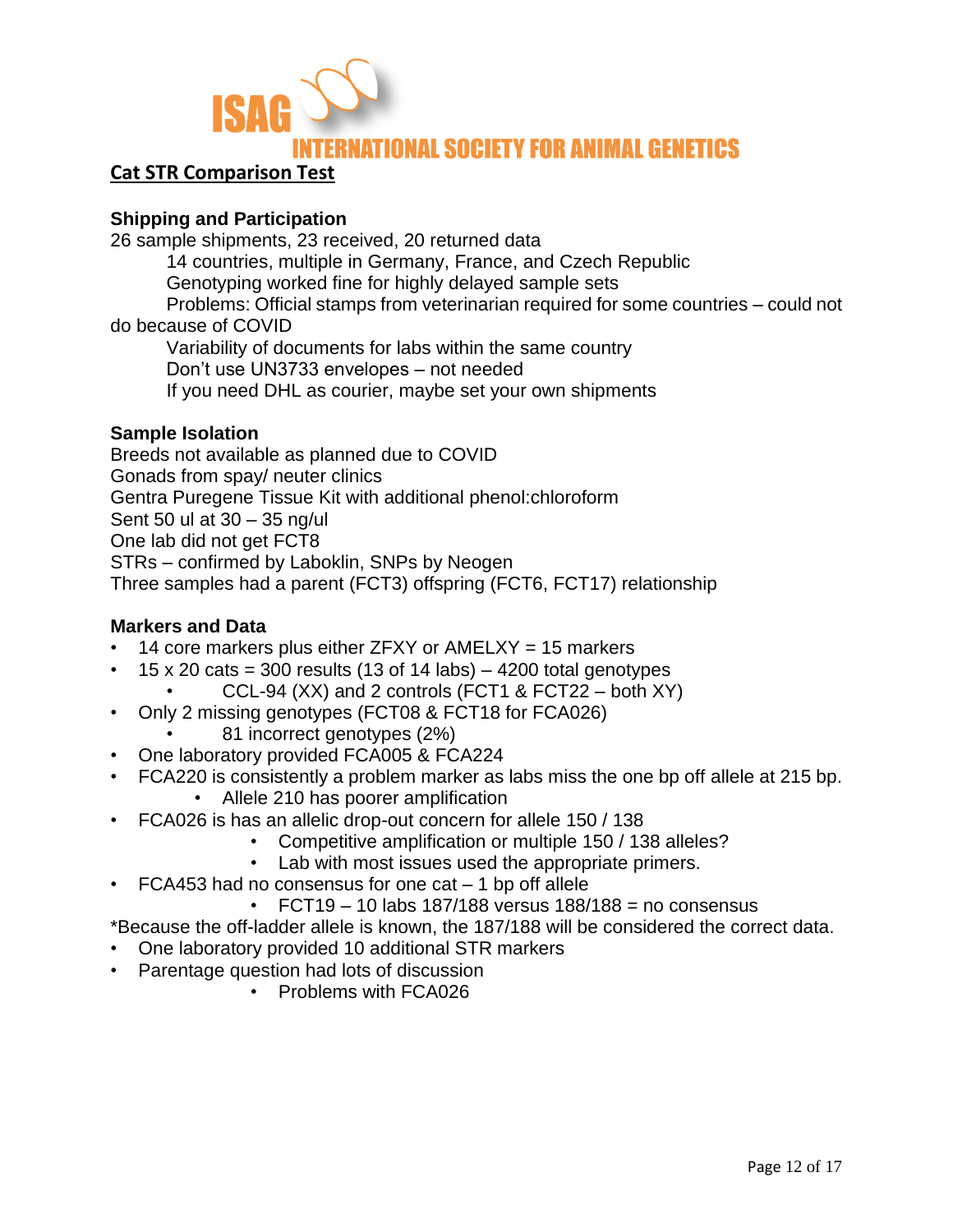

# RNATIONAL SOCIETY FOR ANIMAL GENETICS

### **Summary Cat STR CT Rankings (n = 20) 2021**

| No. of Labs    | <b>Relative</b><br>$\% *$ | $%$ of<br>labs | No. of<br>Labs   | <b>Absolute</b><br>$\%$ | <b>ISAG</b><br><b>Rank</b> | % of labs<br>in rank |
|----------------|---------------------------|----------------|------------------|-------------------------|----------------------------|----------------------|
| 3              | 100                       | 15             | 3                | 100                     | 1                          | 15                   |
| 9              | $99.67 - 99$              | 45             | 9                | $99.67 - 99$            | 1                          | 45                   |
| $\overline{2}$ | $98.33 - 98$              | 10             | $\overline{2}$   | $98.33 - 98$            | 1                          | 10                   |
| 4              | 97.67-97.33               | 20             | $\boldsymbol{4}$ | 97.67-97                | $\mathbf 2$                | 20                   |
|                | 95.67                     | 5              | 1                | 95.67                   | $\overline{2}$             | 5                    |
|                | 89.33                     | 5              |                  | 89.33                   | 4                          | 5                    |

• Approximately same number of labs as 2019 with slightly improved rankings!

• The Absolute ranking improved from of 96.72% in 2019 to 98.16% in 2021.

• Disease (none) and phenotypes (*Agouti, Dilute, Long*) were limited this year due to COVID. One laboratory switched the M1& M3 alleles for cat *Longhair* test suggesting standardization is necessary.

Cat CT STR Summary

| <b>Locus</b>       | <b>Results</b> | <b>Consensus</b> | <b>Relative%</b> | Absolute% 98.15 |
|--------------------|----------------|------------------|------------------|-----------------|
| <b>AMELXY/ZFXY</b> | 400            | 400              | 100              | 100             |
| <b>FCA026</b>      | 398            | 344 (56)         | 86.43            | 86              |
| <b>FCA069</b>      | 400            | 398              | 99.5             | 99.5            |
| <b>FCA075</b>      | 400            | 397(3)           | 99.25            | 99.25           |
| <b>FCA105</b>      | 400            | 399(1)           | 99.75            | 99.75           |
| <b>FCA149</b>      | 400            | 399(1)           | 99.75            | 99.75           |
| <b>FCA201</b>      | 400            | 399(1)           | 99.75            | 99.75           |
| <b>FCA220</b>      | 400            | 387 (13)         | 96.75            | 96.75           |
| <b>FCA229</b>      | 400            | 400              | 100              | 100             |
| <b>FCA293</b>      | 400            | 400              | 100              | 100             |
| <b>FCA310</b>      | 400            | 400              | 100              | 100             |
| <b>FCA441</b>      | 400            | 400              | 100              | 100             |
| <b>FCA453</b>      | 400            | 380 (20)         | 93.33            | 93.33           |
| <b>FCA649</b>      | 400            | 400              | 100              | 100             |
| <b>FCA678</b>      | 400            | 400              | 100              | 100             |

# **Cat SNP Comparison Test**

- 101 SNPs for 13 participating laboratories
	- one laboratory provided data from two methods
- 20 cats plus CCL-94 control and 2 controls
	- 20 x 101 = 2020 genotypes per lab =  $28,280$  genotypes
- FCT8, FCT19, FCT20 DNA issues most all genotypes missing were from these cats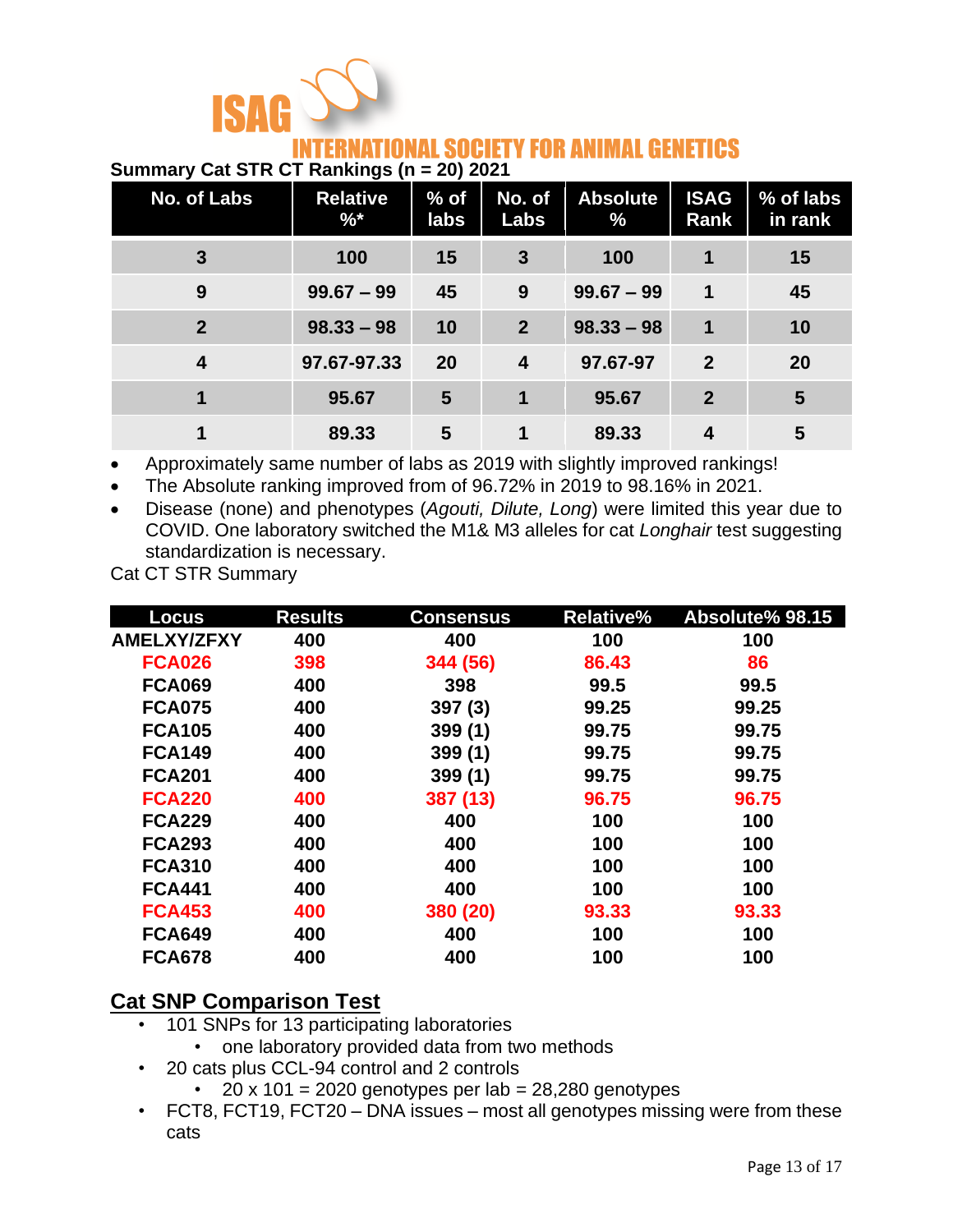

# ERNATIONAL SOCIETY FOR ANIMAL GENETICS

\*One lab did not receive FCT8 and their scores calculated without this marker.

- The lab with most errors used Illumina technology and was mostly a strand calling issue but heterozygosity errors were noted as well
- Errors mainly sporadic
- Parentage easily determined
- Will plan ahead for more disease and phenotypic markers
- Technologies may be improving and more comparable
	- Minimum GBS call is suggested as ~100x coverage
- Missing SNPs
	- One lab missing: CHRB3103519744, CHRX49536490, CHRC176501424
	- CHRB3:129823001 (3 labs) MassArray and 2 GBS
	- CHRD3:86169540 (4 labs) 2 GBS, MassArray, Illumina
	- CHRX:20556777 (6 labs) 2 MassArray, Illumina, 3 GBS
	- CHRA1:147652232 (2 labs) Both GBS

Additional SNPs for secondary core panel

- One lab provided data on 78 markers anonymous
- One lab provided data on 159 markers positions provided
- Mars has frequency data, which is needed for SNP selection

| <b>Cat SNP CT Data Summary 2021</b> |                |      |                               |                               |                        |                     |                       |  |  |  |
|-------------------------------------|----------------|------|-------------------------------|-------------------------------|------------------------|---------------------|-----------------------|--|--|--|
|                                     |                |      | LabID Blank Results Consensus | <b>Relative</b><br>Accuracy % | Absolute<br>Accuracy % | <b>ISAG</b><br>Rank | Assay                 |  |  |  |
|                                     | 34             | 1986 | 1981                          | 99.75                         | 98.07                  |                     | <b>MassArray</b>      |  |  |  |
| 2                                   | 20             | 2000 | 2000                          | 100.00                        | 99.01                  |                     | Agriseq Ion S5 GBS    |  |  |  |
| 3                                   | 0              | 2020 | 2015                          | 99.75                         | 99.75                  | 1                   | <b>IonTorrent GBS</b> |  |  |  |
| 4                                   | 89             | 1931 | 1914                          | 99.12                         | 94.75                  | 3                   | Ion torrent S5        |  |  |  |
| 5                                   | 22             | 1998 | 1998                          | 100.00                        | 98.91                  | 1                   | Illumina              |  |  |  |
| 6                                   | 120            | 1900 | 1900                          | 100.00                        | 94.06                  | 3                   | S5 Ion Torrent        |  |  |  |
| $\overline{7}$                      | 18             | 2002 | 1991                          | 99.45                         | 98.56                  | 1                   | Illumina              |  |  |  |
| 8                                   | 20             | 2000 | 2000                          | 100.00                        | 99.01                  | 1                   | Mass Array            |  |  |  |
| 9                                   | 67             | 1953 | 1563                          | 80.03                         | 77.38                  | 5                   | Illumina MicroArray   |  |  |  |
| 10                                  | 20             | 2000 | 2000                          | 100.00                        | 99.01                  | 1                   | <b>Illumina iSCAN</b> |  |  |  |
| 11                                  | 60             | 1960 | 1945                          | 99.23                         | 96.29                  | 2                   | <b>GBS</b>            |  |  |  |
| 12                                  | 1              | 2019 | 2010                          | 99.55                         | 99.50                  |                     | Illumina Bead Chip    |  |  |  |
| 13                                  | $\overline{0}$ | 2020 | 1998                          | 98.91                         | 98.91                  | 1                   | Illumina              |  |  |  |
| 14                                  | 158            | 1862 | 1854                          | 99.57                         | 91.78                  | 3                   | GBS - IonS5           |  |  |  |
|                                     |                |      |                               |                               |                        |                     |                       |  |  |  |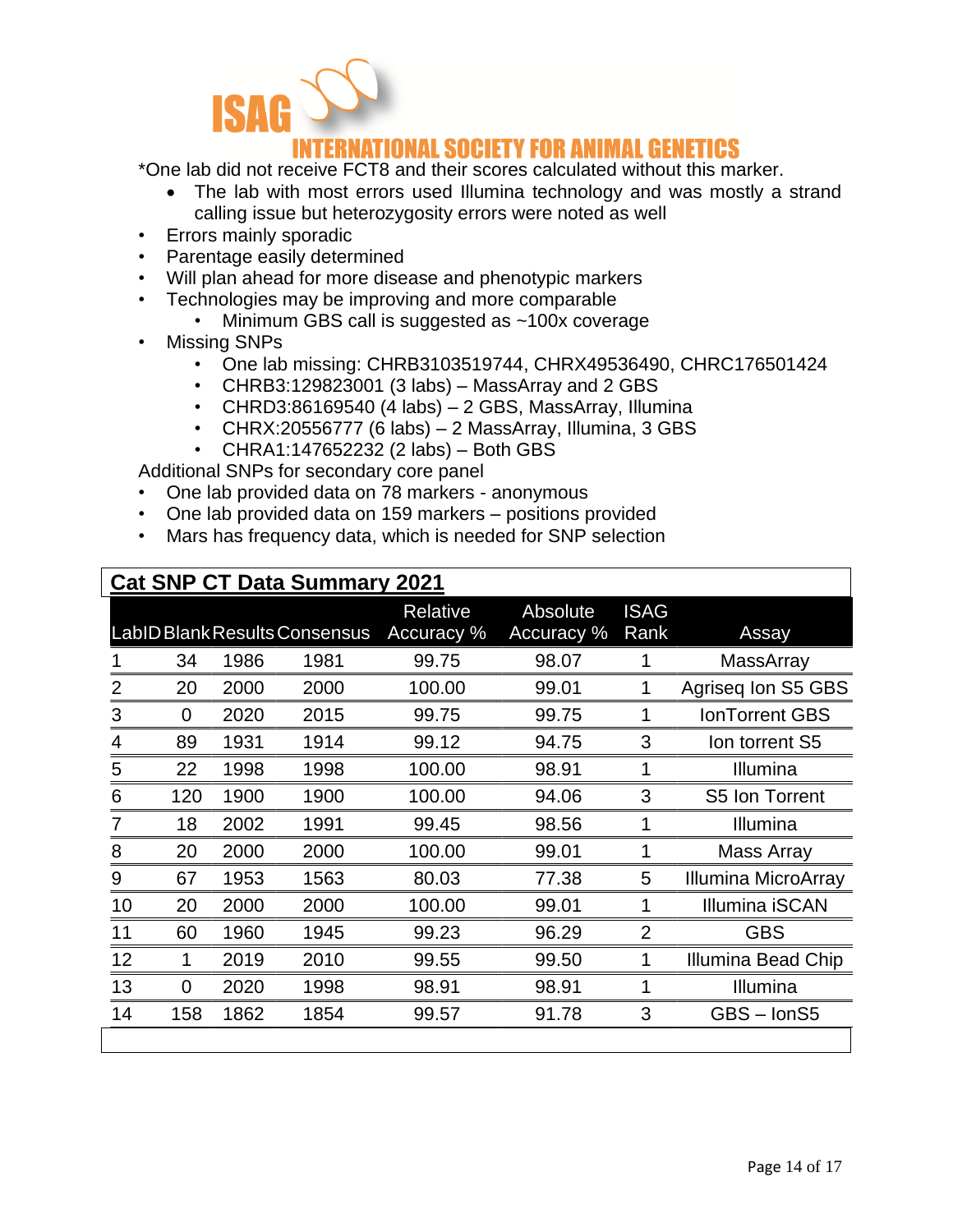

| No. of SNPs | <b>Relative Accuracy %</b> | <b>Rank</b> Absolute Accuracy % |
|-------------|----------------------------|---------------------------------|
| 57          | 100                        | $99.64 - 50.00$                 |
| 11          | $99.64 - 98$               | $99.29 - 68.93$                 |
| 19          | $96.77 - 95.00$            | $96.43 - 91.79$                 |
| 14          | 94.98 - 91.67              | 94.64 - 72.96                   |

• SNPs with lower Absolute accuracy were mainly low due to no genotyping and not because of errors.

# **Duty laboratory for the next comparison test** with contact details

| Contact person: Robert Grahn                                                 |  |  |  |  |
|------------------------------------------------------------------------------|--|--|--|--|
| Affiliation: University of California, Davis, Veterinary Genetics Laboratory |  |  |  |  |
| E-mail address: ragrahn@ucdavis.edu                                          |  |  |  |  |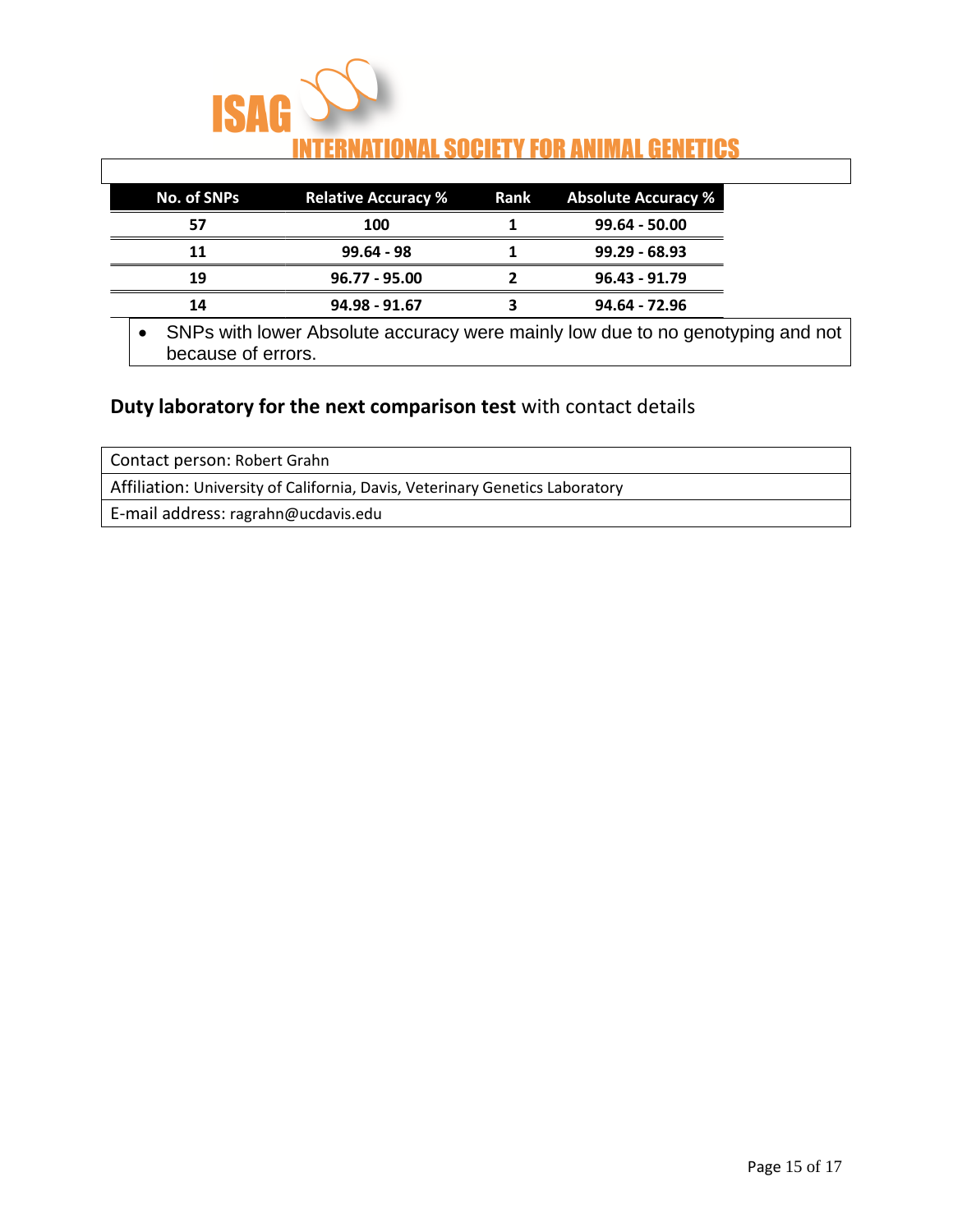

**(Please see attached excel file for SNPs)**

**Genetic markers selected as a "core" panel for ISAG cat parentage & identification.**

|                |                |              | Forward Primer 5' - 3'                                       |            |      |  |  |
|----------------|----------------|--------------|--------------------------------------------------------------|------------|------|--|--|
| <b>Marker</b>  | Chr.           | Repeat       | Reverse Primer 5' - 3'                                       | Label      | uM   |  |  |
|                |                |              | <b>GGAGCCCTTAGAGTCATGCA</b>                                  |            |      |  |  |
| <b>FCA026</b>  | D <sub>3</sub> |              | TGTACACGCACCAAAAACAA                                         |            |      |  |  |
|                |                |              | <b>AATCACTCATGCACGAATGC</b>                                  |            |      |  |  |
| <b>FCA069</b>  | <b>B4</b>      | <b>AC</b>    | AATTTAACGTTAGGCTTTTTGCC                                      | <b>VIC</b> | 0.20 |  |  |
|                |                |              | <b>ATGCTAATCAGTGGCATTTGG</b>                                 |            |      |  |  |
| <b>FCA075</b>  | E <sub>2</sub> | <b>TG</b>    | <b>GAACAAAAATTCCAGACGTGC</b>                                 | <b>NED</b> | 0.10 |  |  |
|                |                |              | <b>TTGACCCTCATACCTTCTTTGG</b>                                |            |      |  |  |
| <b>FCA105</b>  | A2             | <b>TG</b>    | TGGGAGAATAAATTTGCAAAGC                                       | <b>PET</b> | 0.20 |  |  |
|                |                |              | CCTATCAAAGTTCTCACCAAATCA                                     |            |      |  |  |
| <b>FCA149</b>  | <b>B1</b>      | <b>TG</b>    | <b>GTCTCACCATGTGTGGGATG</b>                                  | <b>PET</b> | 0.18 |  |  |
|                |                |              | <b>TCTGCAGGACCAGTCAGATG</b>                                  |            |      |  |  |
| <b>FCA201</b>  | B <sub>3</sub> |              | <b>AGCATACACAAATTGATGCTGG</b>                                |            |      |  |  |
|                |                |              | <b>CGATGGAAATTGTATCCATGG</b>                                 |            |      |  |  |
| <b>FCA220</b>  | F <sub>2</sub> | CA           | <b>GAATGAAGGCAGTCACAAACTG</b>                                | <b>FAM</b> | 0.30 |  |  |
|                |                |              | CAAACTGACAAGCTTAGAGGGC                                       |            |      |  |  |
| <b>FCA229</b>  | A <sub>1</sub> | <b>GT</b>    | <b>GCAGAAGTCCAATCTCAAAGTC</b>                                | <b>NED</b> | 0.25 |  |  |
|                |                |              | <b>GATGGCCCAAAAGCACAC</b>                                    |            |      |  |  |
| <b>FCA293</b>  | C <sub>1</sub> |              | CCCACATCTTGTCAACAACG                                         |            |      |  |  |
|                |                |              | (CA) <sub>5</sub> TA(CA) <sub>7</sub> TTAATTGTATCCCAAGTGGTCA |            |      |  |  |
| <b>FCA310</b>  | C <sub>2</sub> | $TA(CA)_{8}$ | <b>TAATGCTGCAATGTAGGGCA</b>                                  | <b>FAM</b> | 0.30 |  |  |
|                |                |              | <b>ATCGGTAGGTAGGTAGATATAG</b>                                |            |      |  |  |
| <b>FCA441</b>  | D <sub>3</sub> | <b>TAGA</b>  | <b>GCTTGCTTCAAAATTTTCAC</b>                                  | <b>VIC</b> | 0.15 |  |  |
|                |                |              | AATTCTGAGAACAAGCTGAGGG                                       |            |      |  |  |
| <b>FCA453</b>  | A <sub>1</sub> |              | <b>ATCCTCTATGGCAGGACTTTG</b>                                 |            |      |  |  |
|                |                |              | <b>ACTGCCTGCACACTGACTTG</b>                                  |            |      |  |  |
| <b>FCA649</b>  | C <sub>1</sub> |              | <b>TTAGTCCTGGTGAGACTTTGTG</b>                                |            |      |  |  |
|                |                |              | <b>TCCCTCAGCAATCTCCAGAA</b>                                  |            |      |  |  |
| <b>FCA678*</b> | A <sub>1</sub> | <b>AC</b>    | GAGGGAGCTAGCTGAAATTGTT                                       | <b>NED</b> | 0.25 |  |  |
|                |                |              | CGAGGTAATTTTTCTGTTTACT                                       |            |      |  |  |
| <b>AMEL</b>    |                |              | XY X-214; Y-193 GAAACTGAGTCAGAGAGGC                          |            |      |  |  |
|                |                |              | AAGTTTACACAACCACCTGG                                         |            |      |  |  |
| <b>ZFXY</b>    | XY             |              | X-168; Y-165 CACAGAATTTACACTTGTGCA                           | <b>PET</b> | 0.20 |  |  |

\*Primers redesigned from original publication for FCA678 to prevent null alleles. Note: a secondary set of primers for FCA026 have been proposed to avoid allelic drop-out: FCA026Fr – AATGTTGCAGGCCTGTGTAC; FCA026Rr – GATCATGAACCGAACTGGTG